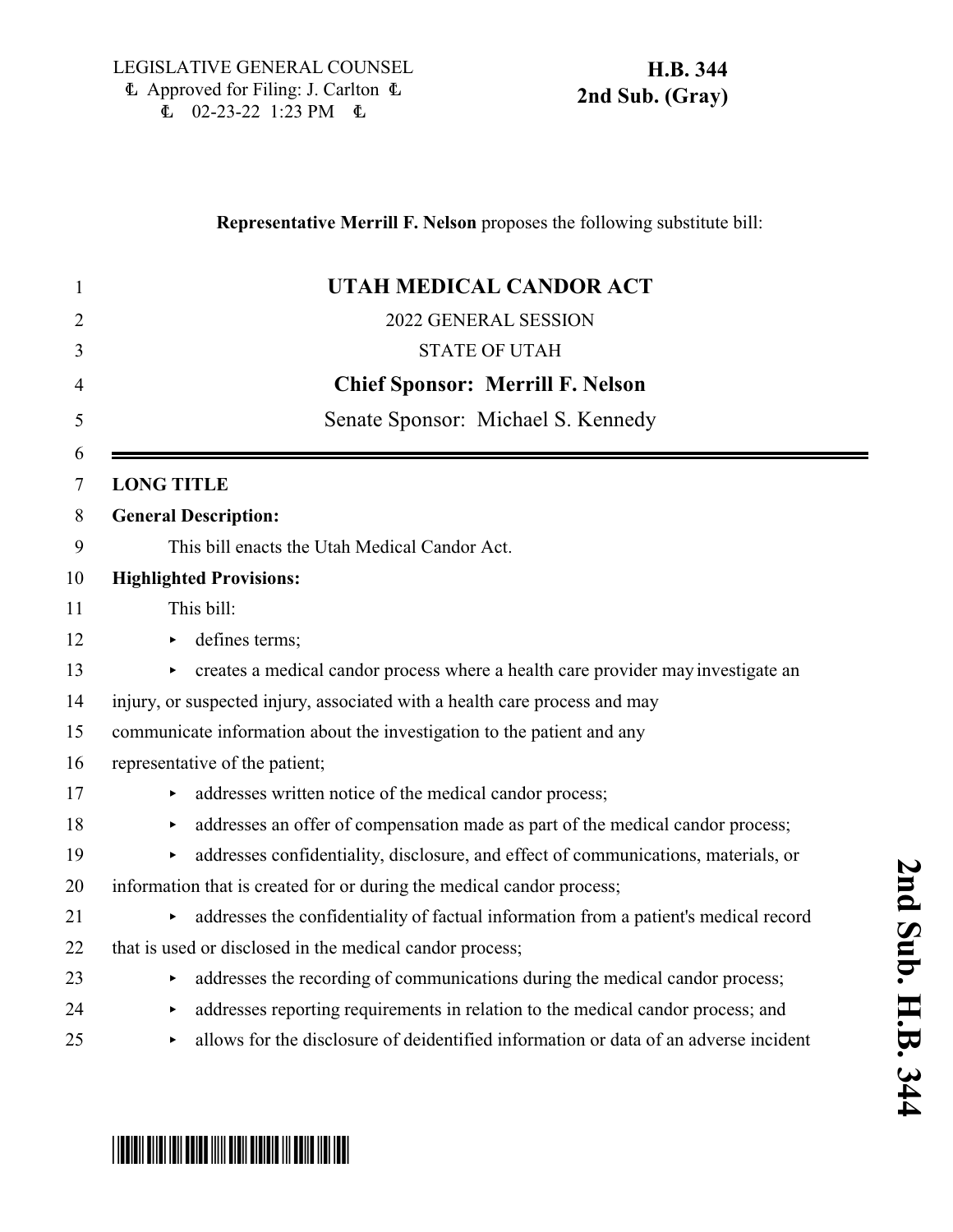<span id="page-1-0"></span>

| 26 | for certain purposes.                                                                       |
|----|---------------------------------------------------------------------------------------------|
| 27 | <b>Money Appropriated in this Bill:</b>                                                     |
| 28 | None                                                                                        |
| 29 | <b>Other Special Clauses:</b>                                                               |
| 30 | This bill provides revisor instructions.                                                    |
| 31 | <b>Utah Code Sections Affected:</b>                                                         |
| 32 | <b>ENACTS:</b>                                                                              |
| 33 | 78B-3-450, Utah Code Annotated 1953                                                         |
| 34 | 78B-3-451, Utah Code Annotated 1953                                                         |
| 35 | 78B-3-452, Utah Code Annotated 1953                                                         |
| 36 | 78B-3-453, Utah Code Annotated 1953                                                         |
| 37 | 78B-3-454, Utah Code Annotated 1953                                                         |
| 38 |                                                                                             |
| 39 | Be it enacted by the Legislature of the state of Utah:                                      |
| 40 | Section 1. Section <b>78B-3-450</b> is enacted to read:                                     |
| 41 | Part 4a. Utah Medical Candor Act                                                            |
| 42 | 78B-3-450. Definitions.                                                                     |
| 43 | As used in this chapter:                                                                    |
| 44 | "Adverse event" means an injury or suspected injury that is associated with a health<br>(1) |
| 45 | care process rather than an underlying condition of a patient or a disease.                 |
| 46 | "Affected party" means:<br>(2)                                                              |
| 47 | (a) a patient; and                                                                          |
| 48 | (b) any representative of a patient.                                                        |
| 49 | (3) "Communication" means any written or oral communication made in preparation of          |
| 50 | or during the medical candor process.                                                       |
| 51 | (4) "Governmental entity" means the same as that term is defined in Section                 |
| 52 | $63G-7-102$ .                                                                               |
| 53 | (5) "Health care" means the same as that term is defined in Section 78B-3-403.              |
| 54 | "Health care provider" means the same as that term is defined in Section<br>(6)             |
| 55 | 78B-3-403.                                                                                  |
| 56 | "Malpractice action against a health provider" means the same as that term is<br>(7)        |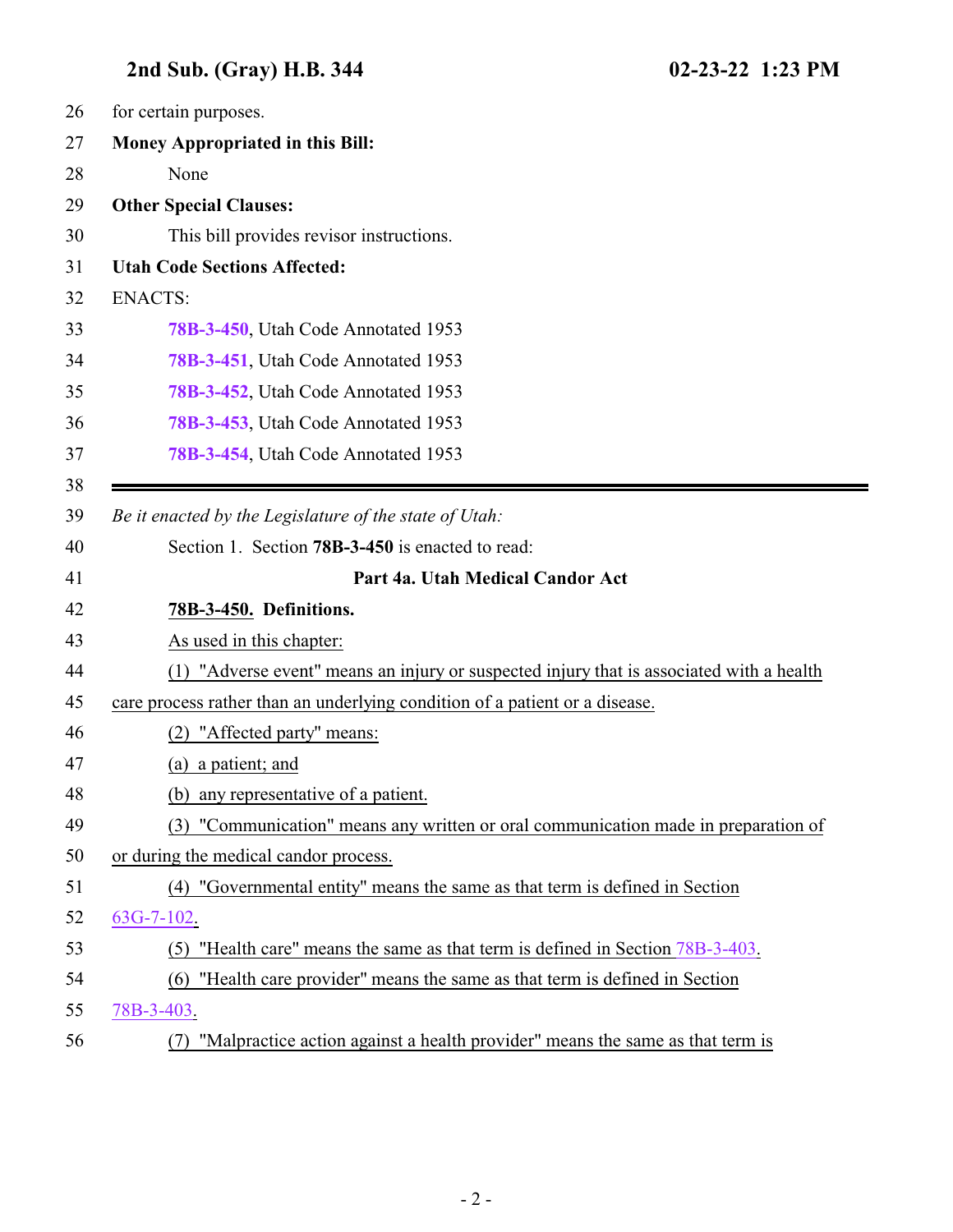<span id="page-2-0"></span>

| 57 | defined in Section 78B-3-403.                                                              |
|----|--------------------------------------------------------------------------------------------|
| 58 | (8) "Medical candor process" means the process described in Section 78B-3-451.             |
| 59 | "Patient" means the same as that term is defined in Section 78B-3-403.<br>(9)              |
| 60 | (10) "Public employee" means the same as the term "employee" as defined in Section         |
| 61 | $63G-7-102$ .                                                                              |
| 62 | $(11)$ (a) Except as provided in Subsection $(11)$ (c), "representative" means the same as |
| 63 | that term is defined in Section 78B-3-403.                                                 |
| 64 | (b) "Representative" includes:                                                             |
| 65 | (i) a parent of a child regardless of whether the parent is the custodial or noncustodial  |
| 66 | parent;                                                                                    |
| 67 | (ii) a legal guardian of a child;                                                          |
| 68 | (iii) a person designated to make decisions on behalf of a patient under a power of        |
| 69 | attorney, an advanced health care directive, or a similar legal document;                  |
| 70 | (iv) a default surrogate as defined in Section $75-2a-108$ ; and                           |
| 71 | (v) if the patient is deceased, the personal representative of the patient's estate or the |
| 72 | patient's heirs as defined in Sections 75-1-201 and 78B-3-105.                             |
| 73 | (c) "Representative" does not include a parent of a child if the parent's parental rights  |
| 74 | have been terminated by a court.                                                           |
| 75 | (12) "State" means the same as that term is defined in Section 63G-7-102.                  |
| 76 | Section 2. Section 78B-3-451 is enacted to read:                                           |
| 77 | 78B-3-451. Medical candor process.                                                         |
| 78 | In accordance with this part, a health care provider may engage an affected party in a     |
| 79 | process where the health care provider and any other health care provider notified in      |
| 80 | Subsection $78B-3-452(1)(b)$ that chooses to participate in the process:                   |
| 81 | (1) conducts an investigation into an adverse event involving a patient and the health     |
| 82 | care provided to the patient;                                                              |
| 83 | communicates information to the affected party regarding information gathered<br>(2)       |
| 84 | during an investigation described in Subsection (1);                                       |
| 85 | (3) communicates to the affected party the steps that the health care provider will take   |
| 86 | to prevent future occurrences of the adverse event; and                                    |
| 87 | (4) determines whether to make an offer of compensation to the affected party for the      |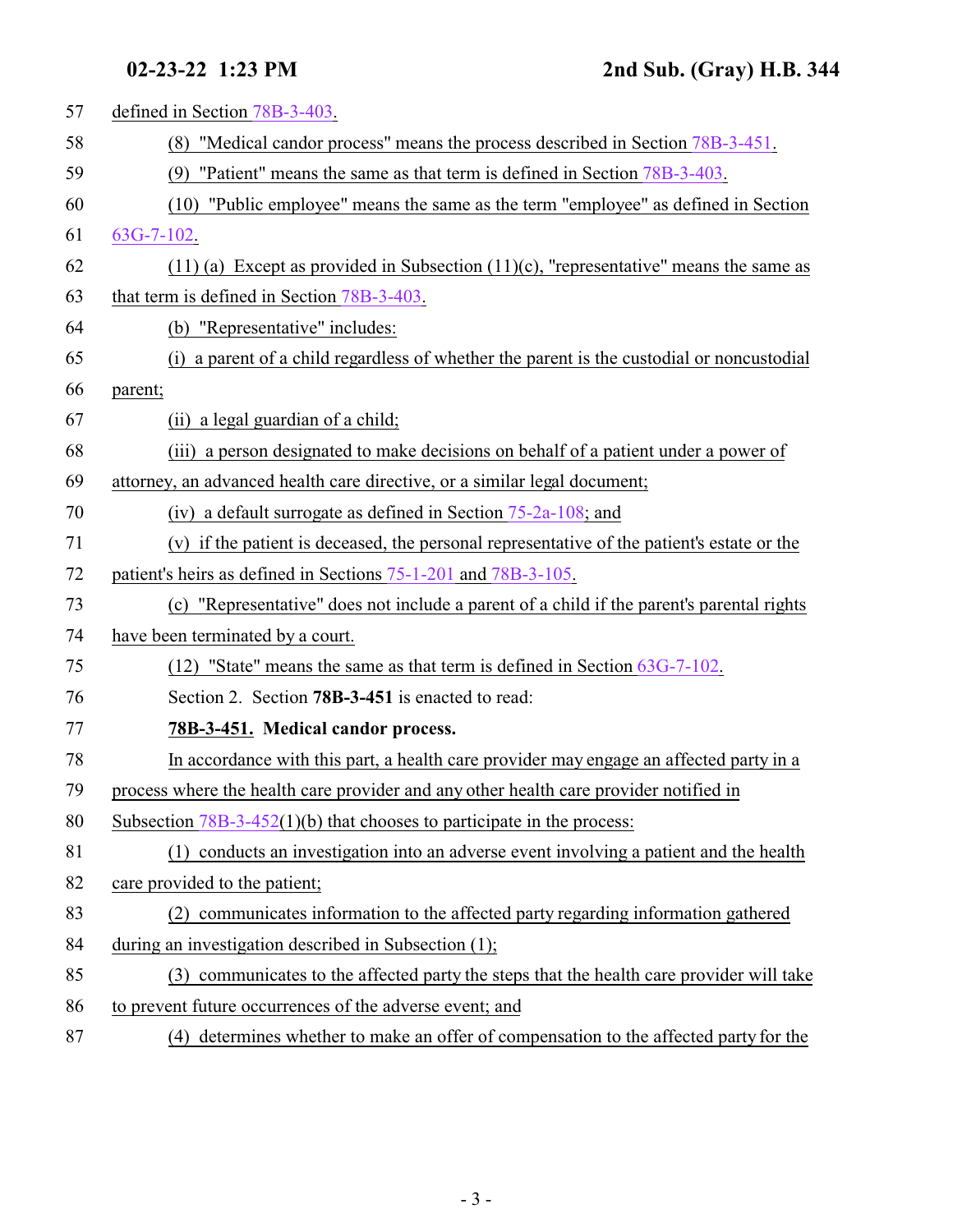<span id="page-3-0"></span>

| 88  | adverse event.                                                                                    |
|-----|---------------------------------------------------------------------------------------------------|
| 89  | Section 3. Section 78B-3-452 is enacted to read:                                                  |
| 90  | 78B-3-452. Notice of medical candor process.                                                      |
| 91  | (1) If a health care provider wishes to engage an affected party in the medical candor            |
| 92  | process, the health care provider shall:                                                          |
| 93  | (a) provide a written notice described in Subsection (2) to the affected party within 365         |
| 94  | days after the day on which the health care provider knew of the adverse event involving the      |
| 95  | patient;                                                                                          |
| 96  | (b) provide a written notice, in a timely manner, to any other health care provider               |
| 97  | involved in the adverse event that invites the health care provider to participate in the medical |
| 98  | candor process; and                                                                               |
| 99  | (c) inform, in a timely manner, any health care provider described in Subsection $(1)(b)$         |
| 100 | of an affected party's decision of whether to participate in the medical candor process.          |
| 101 | (2) A written notice under Subsection $(1)(a)$ shall:                                             |
| 102 | (a) include an explanation of:                                                                    |
| 103 | (i) the patient's right to receive a copy of the patient's medical records related to the         |
| 104 | adverse event; and                                                                                |
| 105 | (ii) the patient's right to authorize the release of the patient's medical records related to     |
| 106 | the adverse event to any third party;                                                             |
| 107 | (b) include a statement regarding the affected party's right to seek legal counsel at the         |
| 108 | affected party's expense and to have legal counsel present throughout the medical candor          |
| 109 | process;                                                                                          |
| 110 | (c) notify the affected party that there are time limitations for a malpractice action            |
| 111 | against a health care provider and that the medical candor process does not alter or extend the   |
| 112 | time limitations for a malpractice action against a health care provider;                         |
| 113 | (d) if the health care provider is a public employee or a governmental entity, notify the         |
| 114 | affected party that participation in the medical candor process does not alter or extend the      |
| 115 | deadline for filing the notice of claim required under Section 63G-7-401;                         |
| 116 | (e) notify the affected party that if the affected party chooses to participate in the            |
| 117 | medical candor process with a health care provider:                                               |
| 118 | (i) any communication, material, or information created for or during the medical                 |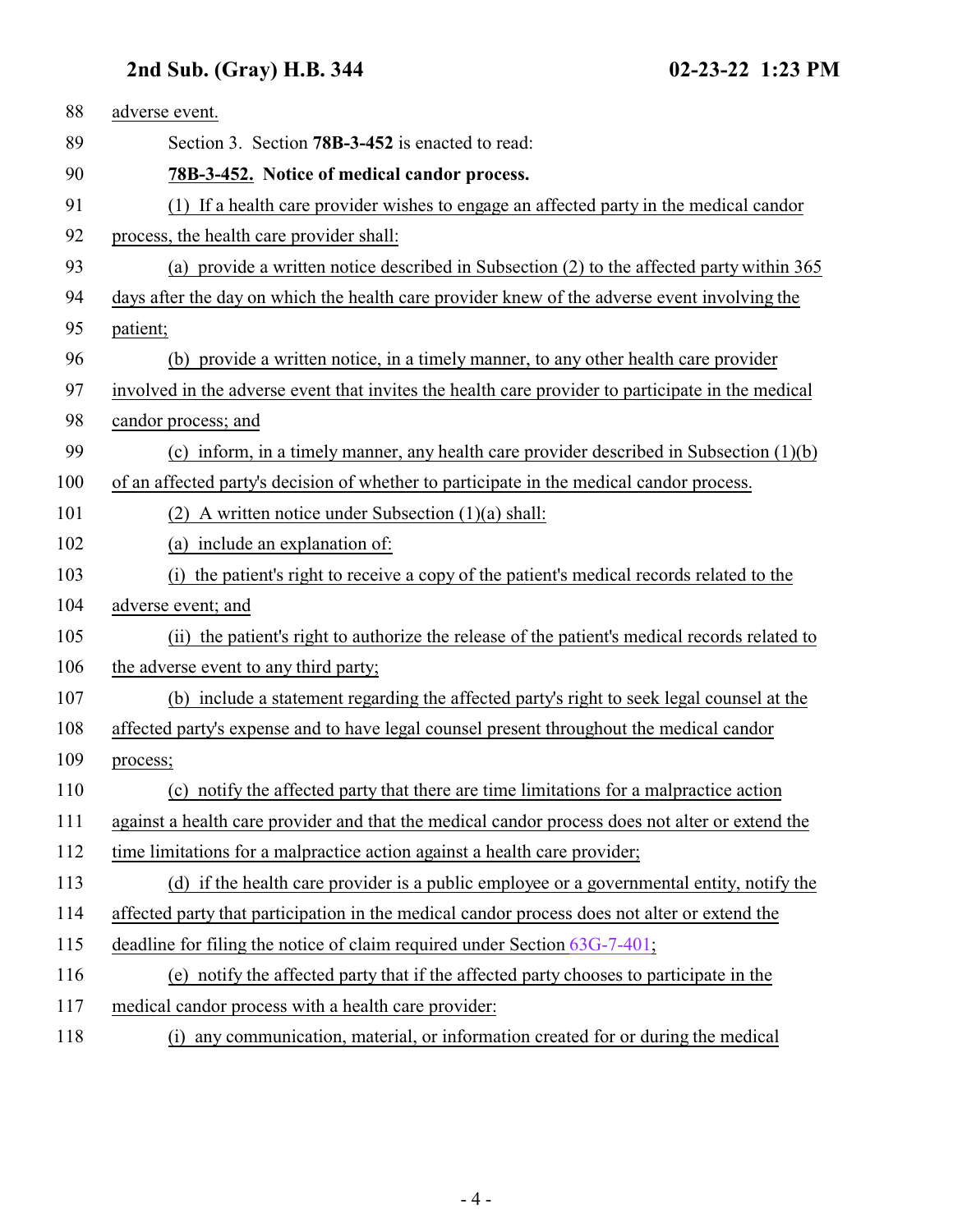<span id="page-4-0"></span>

| 119 | candor process, including a communication to participate in the medical candor process, is         |
|-----|----------------------------------------------------------------------------------------------------|
| 120 | confidential, not discoverable, and inadmissible as evidence in a judicial, administrative, or     |
| 121 | arbitration proceeding arising out of the adverse event; and                                       |
| 122 | (ii) a party to the medical candor process may not record any communication without                |
| 123 | the mutual consent of all parties to the medical candor process; and                               |
| 124 | (f) advise the affected party that the affected party, the health care provider, and any           |
| 125 | other person that participates in the medical candor process must agree, in writing, to the terms  |
| 126 | and conditions of the medical candor process in order to participate.                              |
| 127 | (3) If, after receiving a written notice, an affected party wishes to participate in the           |
| 128 | medical candor process, the affected party must agree, in writing, to the terms and conditions     |
| 129 | provided in the written notice described in Subsection (2).                                        |
| 130 | (4) If an affected party agrees to participate in the medical candor process, the affected         |
| 131 | party and the health care provider may include another person in the medical candor process if:    |
| 132 | (a) the person receives written notice in accordance with this section; and                        |
| 133 | (b) the person agrees, in writing, to the terms and conditions provided in the written             |
|     |                                                                                                    |
| 134 | notice described in Subsection (2).                                                                |
| 135 | Section 4. Section <b>78B-3-453</b> is enacted to read:                                            |
| 136 | 78B-3-453. Nonparticipating health care providers -- Offer of compensation --                      |
| 137 | Payment.                                                                                           |
| 138 | (1) If any communications, materials, or information in any form during the medical                |
| 139 | candor process involve a health care provider that was notified under Subsection                   |
| 140 | $78B-3-451(1)(b)$ but the health care provider is not participating in the medical candor process, |
| 141 | a participating health care provider:                                                              |
| 142 | (a) may provide only materials or information from the medical record to the affected              |
| 143 | party regarding any health care provided by the nonparticipating health care provider;             |
| 144 | (b) may not characterize, describe, or evaluate health care provided or not provided by            |
| 145 | the nonparticipating health care provider;                                                         |
| 146 | (c) may not attribute fault, blame, or responsibility for the adverse event to the                 |
| 147 | nonparticipating health care provider; and                                                         |
| 148 | (d) shall inform the affected party of the limitations and requirements described in               |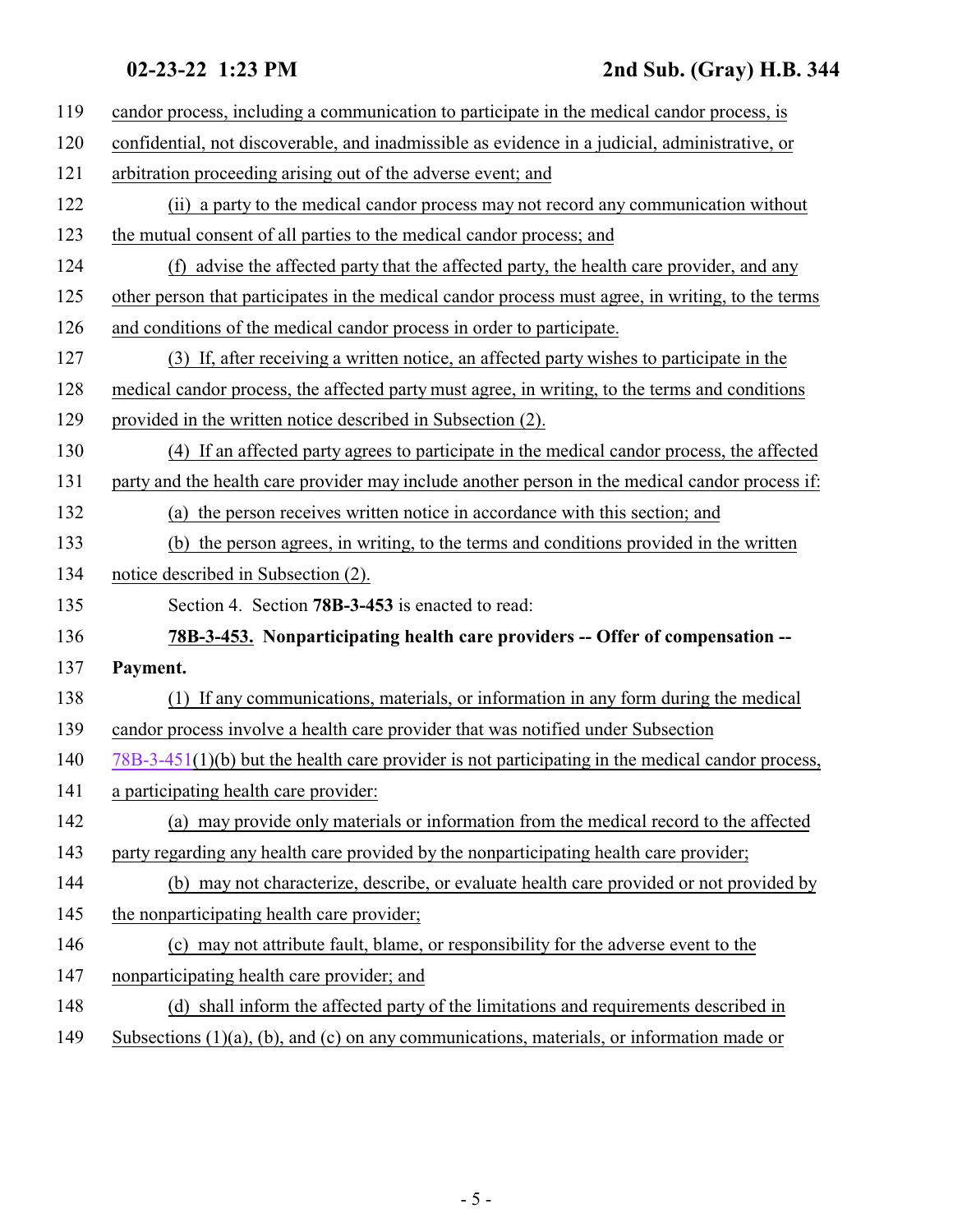<span id="page-5-0"></span>

| 150 | provided by the participating health care provider in regards to a nonparticipating health care   |
|-----|---------------------------------------------------------------------------------------------------|
|     |                                                                                                   |
| 151 | provider.                                                                                         |
| 152 | (2) (a) If a health care provider determines that no offer of compensation is warranted           |
| 153 | during the medical candor process, the health care provider may orally communicate that           |
| 154 | decision to the affected party.                                                                   |
| 155 | (b) If a health care provider determines that an offer of compensation is warranted               |
| 156 | during the medical candor process, the health care provider shall provide the affected party      |
| 157 | with a written offer of compensation.                                                             |
| 158 | (3) If a health care provider makes an offer of compensation to an affected party during          |
| 159 | the medical candor process and the affected party is not represented by legal counsel, the health |
| 160 | care provider shall:                                                                              |
| 161 | (a) advise the affected party of the affected party's right to seek legal counsel, at the         |
| 162 | affected party's expense, regarding the offer of compensation; and                                |
| 163 | (b) notify the affected party that the affected party may be legally required to repay            |
| 164 | medical and other expenses that were paid by a third party, including private health insurance,   |
| 165 | Medicare, or Medicaid.                                                                            |
| 166 | (4) (a) All parties to an offer of compensation shall negotiate the form of the relevant          |
| 167 | documents.                                                                                        |
| 168 | (b) As a condition of an offer of compensation under this section, a health care                  |
| 169 | provider may require an affected party to:                                                        |
| 170 | execute any document that is necessary to carry out an agreement between the<br>(i)               |
| 171 | parties regarding the offer of compensation; and                                                  |
| 172 | (ii) if court approval is required for compensation to a minor, obtain court approval for         |
| 173 | the offer of compensation.                                                                        |
| 174 | (5) If an affected party did not present a written claim or demand for payment before             |
| 175 | the affected party accepts and receives an offer of compensation as part of the medical candor    |
| 176 | process, the payment of compensation to the affected party is not a payment resulting from:       |
| 177 | (a) a written claim or demand for payment; or                                                     |
| 178 | (b) a professional liability claim or a settlement for purposes of Sections $58-67-302$ ,         |
| 179 | 58-67-302.7, 58-68-302, and 58-71-302.                                                            |
| 180 | Section 5. Section 78B-3-454 is enacted to read:                                                  |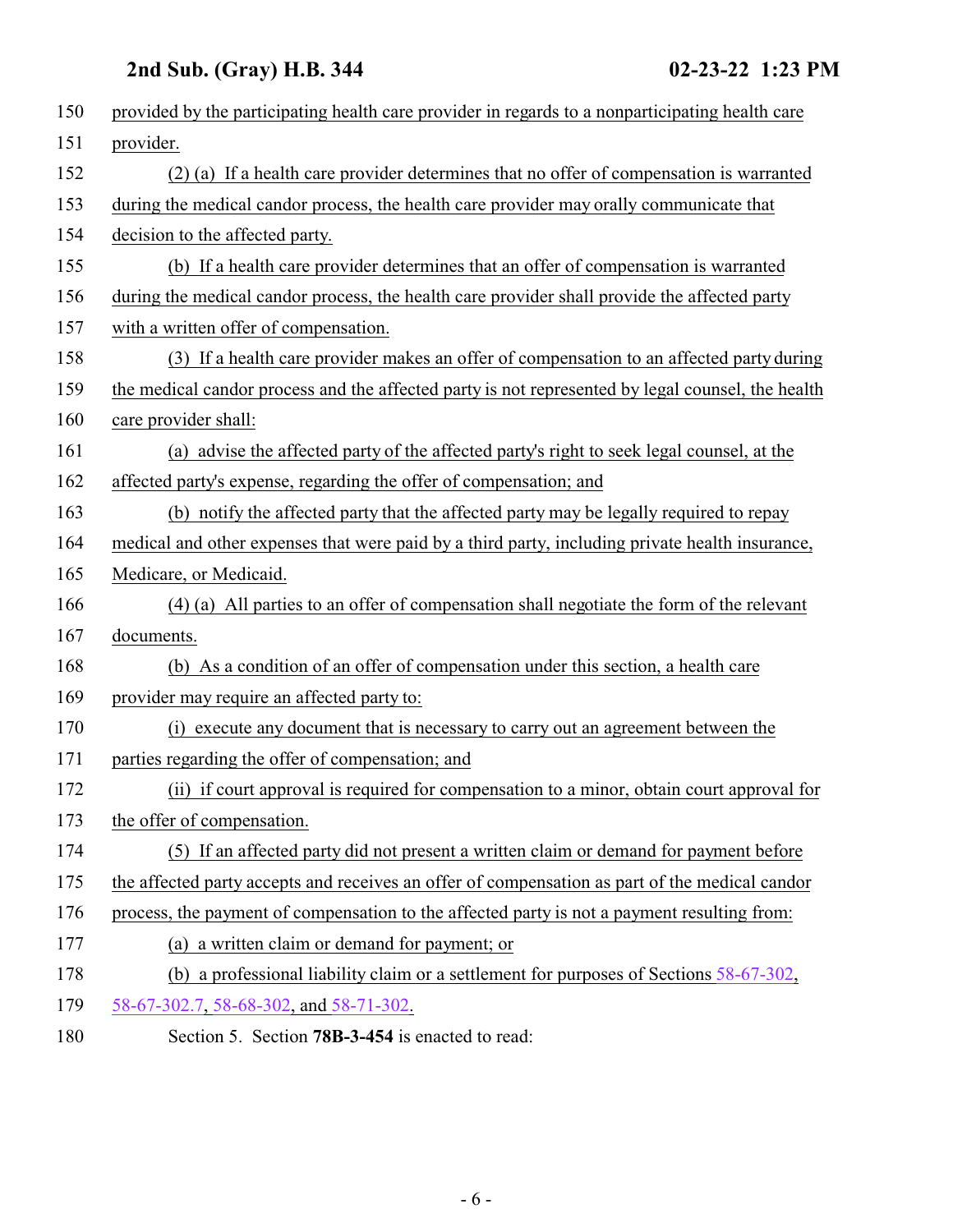| 181 | 78B-3-454. Confidentiality and effect of medical candor process -- Recording of                    |
|-----|----------------------------------------------------------------------------------------------------|
| 182 | medical candor process -- Exception for deidentified information or data.                          |
| 183 | (1) All communications, materials, and information in any form specifically created for            |
| 184 | or during a medical candor process, including the findings or conclusions of the investigation     |
| 185 | and any offer of compensation, are confidential and privileged in any administrative, judicial,    |
| 186 | or arbitration proceeding.                                                                         |
| 187 | (2) Any communication, material, or information in any form that is made or provided               |
| 188 | in the ordinary course of business, including a medical record or a business record, that is       |
| 189 | otherwise discoverable or admissible and is not specifically created for or during a medical       |
| 190 | candor process is not privileged by the use or disclosure of the communication, material, or       |
| 191 | information during the medical candor process.                                                     |
| 192 | (3) (a) Any factual information that is required to be documented in a patient's medical           |
| 193 | record under state or federal law regarding accidents, injuries, complications, hospital-acquired  |
| 194 | infections, or reactions to medications, treatments, or anesthesia is not privileged by the use or |
| 195 | disclosure of the factual information during the medical candor process.                           |
| 196 | (b) Factual information described in Subsection $(3)(a)$ does not include an individual's          |
| 197 | mental impressions, conclusions, or opinions that are used or disclosed in a medical candor        |
| 198 | process.                                                                                           |
| 199 | (4) A communication or offer of compensation made in preparation for or during the                 |
| 200 | medical candor process does not constitute an admission of liability.                              |
| 201 | (5) Nothing in this part alters or limits the confidential, privileged, or protected nature        |
| 202 | of communications, information, memoranda, work product, documents, and other materials            |
| 203 | under other provisions of law.                                                                     |
| 204 | (6) (a) Notwithstanding Section $77-23a-4$ , a party to a medical candor process may not           |
| 205 | record any communication without the mutual consent of all parties to the medical candor           |
| 206 | process.                                                                                           |
| 207 | (b) A recording made without mutual consent of all parties to the medical candor                   |
| 208 | process may not be used for any purpose.                                                           |
| 209 | (7) (a) Notwithstanding any other provision of law, any communication, material, or                |
| 210 | information created for or during a medical candor process:                                        |
| 211 | (i) is not subject to reporting requirements by a health care provider; and                        |